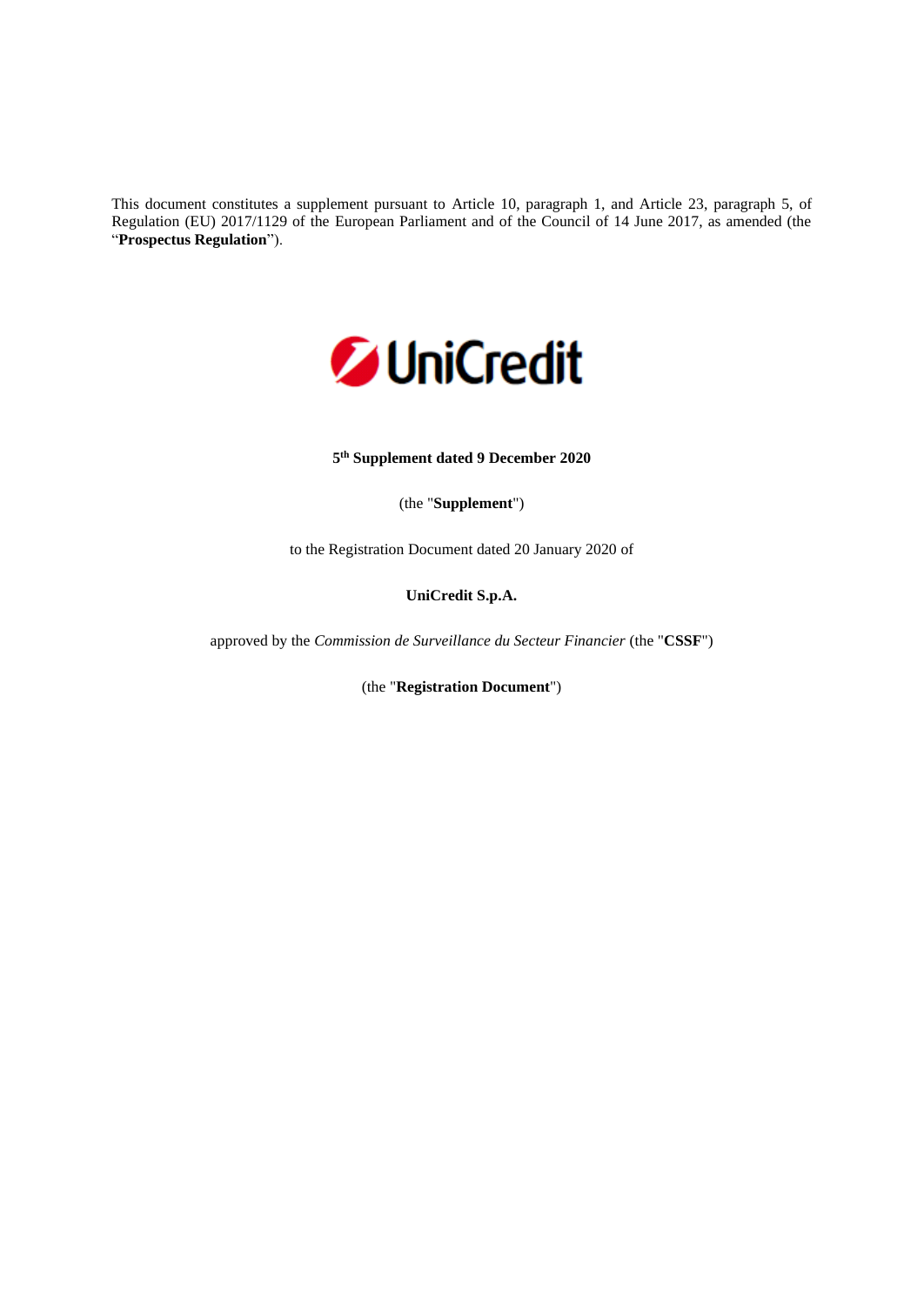This Supplement must be read in conjunction with any information already supplemented by the 1<sup>st</sup> Supplement, dated 30 April 2020, the 2<sup>nd</sup> Supplement, dated 20 May 2020, the 3<sup>rd</sup> Supplement, dated 11 August 2020, and the 4th Supplement dated 20 November 2020 to the Registration Document in accordance with Article 12(1) of the Prospectus Regulation.

The Registration Document, as approved by the CSSF and as supplemented, is a constituent part of the following prospectuses:

- the Base Prospetus for the issuance of Single Underlying and Multi Underlying Securities (without capital protection) dated 20 January 2020 of UniCredit S.p.A.,
- the Base Prospectus for the issuance of Single Underlying and Multi Underlying Securities (with partial capital protection) dated 24 February 2020 of UniCredit S.p.A.,

both as approved by the CSSF and as supplemented from time to time (the "**Base Prospectuses**"). The terms used in this Supplement have the same meaning as the terms used in the Registration Document.

Any reference to the Registration Document are to be read as references to the Registration Document as supplemented.

UniCredit S.p.A. (the "**Issuer**") accepts responsibility for the information contained in this Supplement and declares that the information contained in this Supplement is, to the best of its knowledge, in accordance with the facts and contains no omission likely to affect its import.

Save as disclosed in this Supplement, there has been no other significant new factor, material mistake or inaccuracy since the publication of the Registration Document and any other previously approved Supplements. If there has been an inconsistency between any information included in the Supplement and information included in the Registration Document, the information included in the Supplement should prevail.

Investors who have already agreed to purchase or subscribe for securities before the Supplement is published shall have the right, exercisable within two working days after the publication of the Supplement, to withdraw their acceptances (Article 23, paragraph 2, of the Prospectus Regulation). Investors may therefore exercise the right of withdrawal up until 11 December 2020, contacting the relevant distributors as specified in the relevant final terms.

This Supplement, the Registration Document as well as any further supplements to the Registration Document, and the Base Prospectuses are published on the following website of the Issuer: [https://www.investimenti.unicredit.it/it/info/documentazione.html#programmi-di-emissione-unicredit-spa.](https://www.investimenti.unicredit.it/it/info/documentazione.html#programmi-di-emissione-unicredit-spa) Furthermore, this Supplement and the documents incorporated by reference into the Registration Document by virtue of this Supplement will be published on the website of the Luxembourg Stock Exchange [\(www.bourse.lu\)](http://www.bourse.lu/).

This Supplement has been approved by the CSSF in its capacity as competent authority under the Prospectus Regulation.

# **Purpose of the Supplement**

This Supplement serves as update to the Registration Document in connection with the publication of a press release dated 30 November 2020 entitled "*Jean Pierre Mustier to retire as UniCredit Ceo at end of current mandate*". With this Supplement, the Issuer has taken also the chance to provide updated information on other recent events and Issuer'rating. As a consequence, the information included into the following section of the Registration Document: "INFORMATION ABOUT THE ISSUER" has been updated.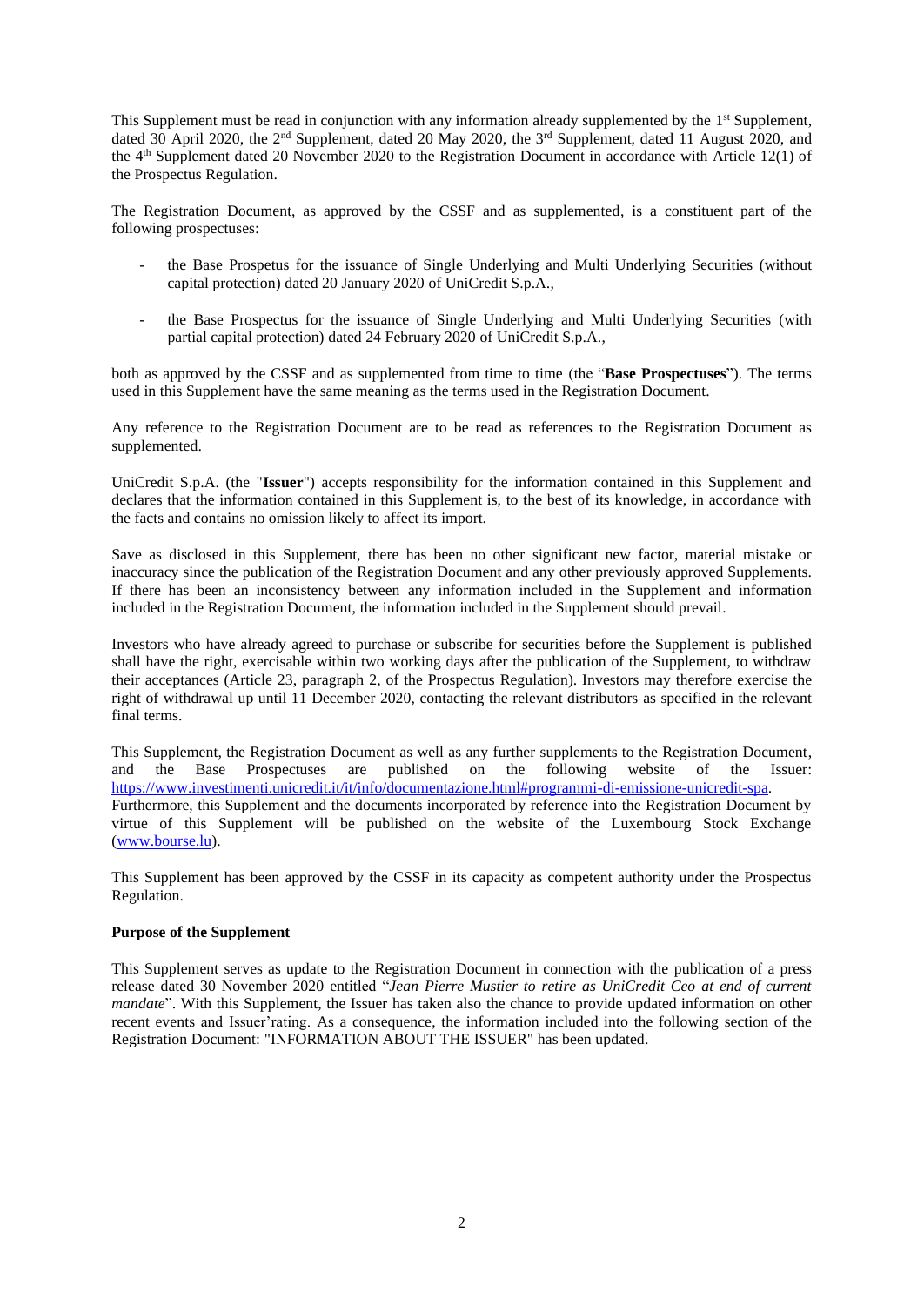# **Table of contents of this Supplement**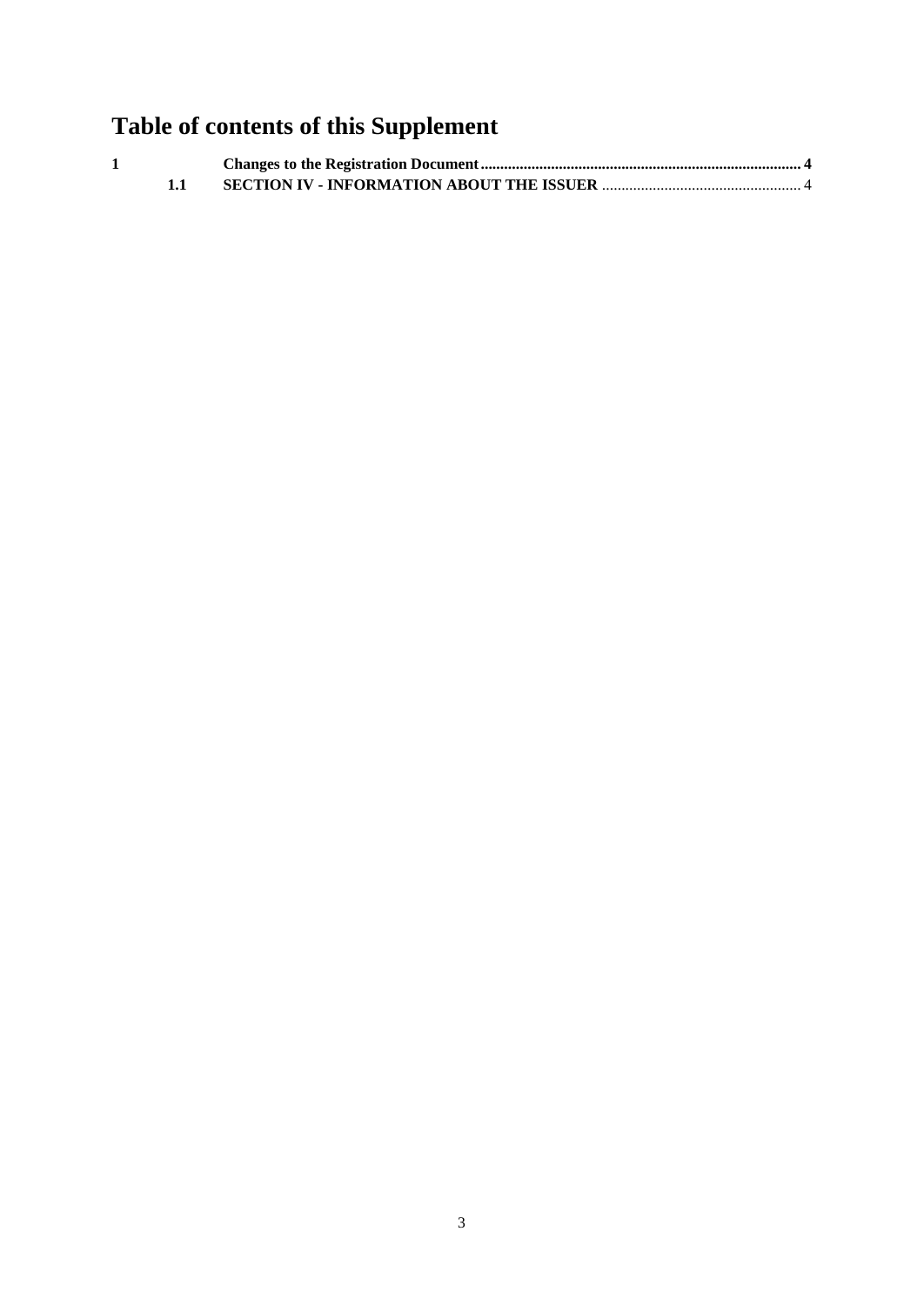#### <span id="page-3-0"></span>**1 Changes to the Registration Document**

#### <span id="page-3-1"></span>**1.1 SECTION IV - INFORMATION ABOUT THE ISSUER**

**The "***Section IV - Information about the Issuer***", on page 20 et seq. of the Registration Document, shall be amended as follows:**

**1.1.1 In the subsection "History and development of the Issuer", on page 20 of the Registration Document, the information below is added to the "Recent Developments" paragraph, on pages 21-22-23-24 of the Registration Document:**

#### **"Recent Developments**

**[…]**

• On 26 November 2020, following the communication received from the ECB in relation to the 2020 Supervisory Review and Evaluation Process (SREP), UniCredit's Pillar 2 Capital Requirement (P2R) is confirmed at 175 basis points.

The capital requirements for UniCredit, on a consolidated basis, are confirmed vis-à-vis 2019; however, considering the ECB decision on 12 March 2020 (anticipating the adoption of CRDV Art. 104a<sup>1</sup>), and the reduction of the Countercyclical Capital Buffer, UniCredit shall respect in 2021 the following capital ratios:

- 9.03 per cent CET1 ratio
- 10.85 per cent Tier 1 ratio
- 13.29 per cent Total Capital ratio

The above capital ratios include the Combined Buffer Requirement, to be met with CET1 instruments composed by 2.50 per cent Capital Conservation Buffer (CCB), 1.00 per cent G-SIB buffer and 0.04 per cent Countercyclical Capital Buffer (CCyB)<sup>2</sup>.

As of 30 September 2020, UniCredit's capital ratios on a consolidated basis stood at:

- 14.41 per cent CET 1 ratio, fully loaded
- 15.15 per cent CET1 ratio, transitional
- 17.33 per cent Tier 1 ratio, transitional
- 19.86 per cent Total Capital ratio, transitional.
- On 30 November 2020, UniCredit S.p.A. announced that its current CEO, Jean Pierre Mustier, has informed the board of directors that he will be retiring from his role at the end of his mandate which expires in April 2021, concurrent with the overall board. Mr Mustier will remain in his post to ensure a smooth transition, either until the end of his mandate or until a successor has been appointed.

Following the successful implementation of the Transform 2019 strategic plan, by the end of this term Mr Mustier will have completed an extensive revamp of the Group that considerably strengthened it both financially and operationally and has allowed UniCredit to withstand the unprecedented COVID-19 related economic upheaval from a position of strength.

<sup>&</sup>lt;sup>1</sup> This allows banks to partially use capital instruments that do not qualify as Common Equity Tier 1 (CET1) capital, for example Additional Tier 1 or Tier 2 instruments, to meet the Pillar 2 Requirements (P2R).

<sup>&</sup>lt;sup>2</sup> As of 30 September 2020. The CCyB depends on UniCredit's exposure towards the countries where countercyclical buffer rates are or will be set, therefore it may vary on a quarterly basis.